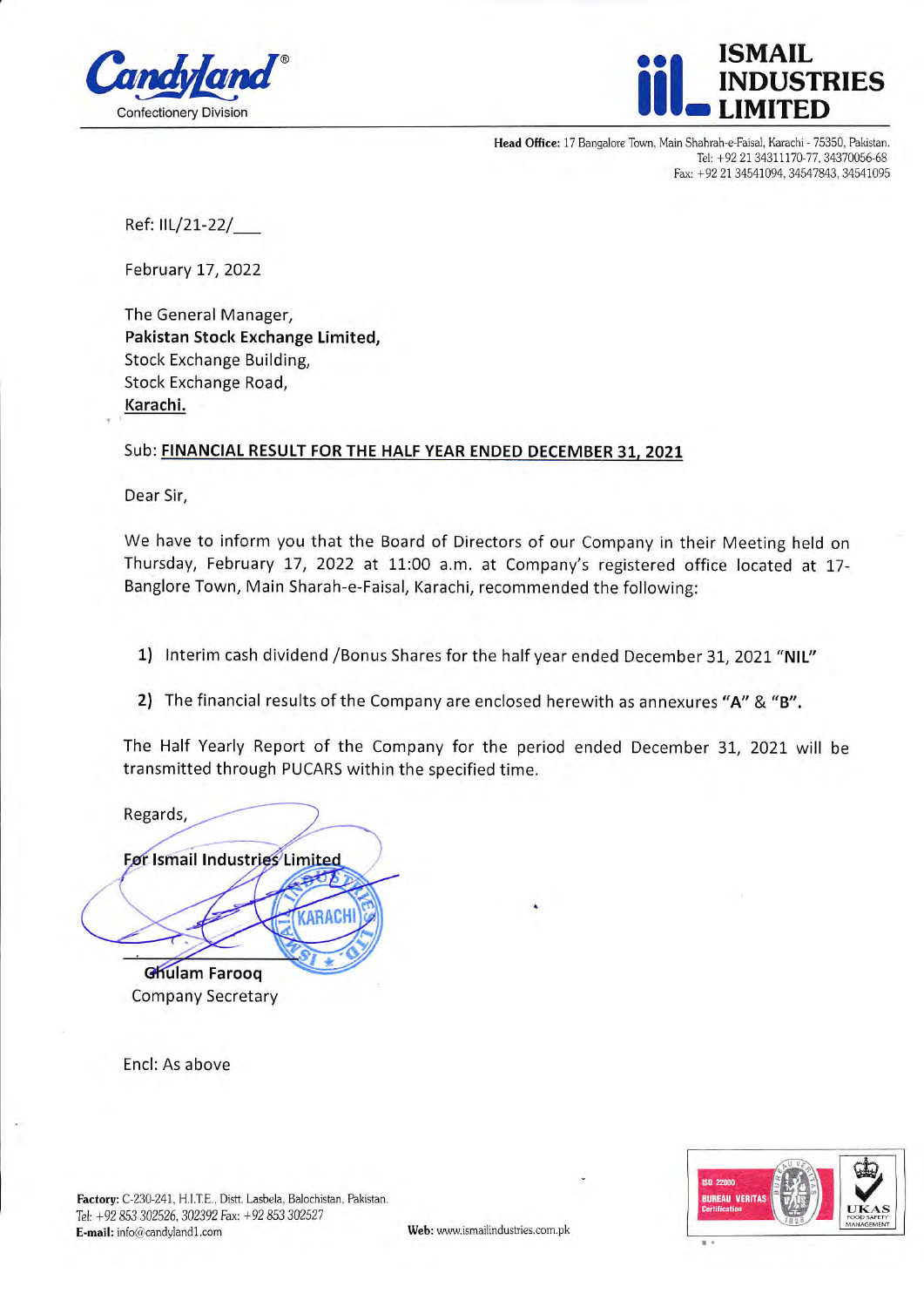



Head Office: 17 Bangalore Town, Main Shahrah-e-Faisal, Karachi - 75350, Pakistan. Tel: +92 21 34311170-77, 34370056-68 Fax: +92 21 34541094, 34547843, 34541095

## **ISMAIL INDUSTRIES LIMITED** UNCONSOLIDATED CONDENSED INTERIM STATEMENT OF PROFIT OR LOSS (UN-AUDITED) FOR THE SIX MONTHS PERIOD ENDED DECEMBER 31, 2021

"Annexure A"

|                                                | <b>Six-months Period Ended</b> |                    | <b>Three-months Period Ended</b> |                      |
|------------------------------------------------|--------------------------------|--------------------|----------------------------------|----------------------|
|                                                | December 31,<br>2021           | December 31, 2020  | December 31,<br>2021             | December 31,<br>2020 |
|                                                | <b>Rupees</b>                  | Rupees             | <b>Rupees</b>                    | Rupees               |
| Sales - gross                                  | 31,446,043,018                 | 23,275,308,248     | 16,361,407,857                   | 11,615,075,858       |
| Sales returns & discounts                      | (1, 139, 369, 623)             | (984, 839, 846)    | (539, 441, 793)                  | (509, 498, 896)      |
| <b>Export Rebate</b>                           | 20,976,330                     | 10,795,869         | 1,534,372                        | 5,319,547            |
|                                                | (1, 118, 393, 293)             | (974, 043, 977)    | (537, 907, 421)                  | (504, 179, 349)      |
|                                                | 30,327,649,725                 | 22,301,264,271     | 15,823,500,436                   | 11,110,896,509       |
| Sales tax                                      | (3,824,588,385)                | (2,982,086,087)    | (1,942,169,054)                  | (1,547,000,873)      |
| Sales - net                                    | 26,503,061,340                 | 19,319,178,184     | 13,881,331,382                   | 9,563,895,636        |
| Cost of sales ·                                | (21, 685, 100, 304)            | (15,574,367,348)   | (11, 321, 884, 498)              | (7,769,401,819)      |
| <b>Gross profit</b>                            | 4,817,961,036                  | 3,744,810,836      | 2,559,446,884                    | 1,794,493,817        |
| Selling and distribution expenses              | (2,615,009,244)                | (2, 137, 989, 201) | (1,436,610,661)                  | (1,049,680,621)      |
| Administrative expenses                        | (402, 667, 746)                | (291, 890, 545)    | (209, 921, 303)                  | (139, 625, 022)      |
| <b>Operating profit</b>                        | 1,800,284,046                  | 1,314,931,090      | 912,914,920                      | 605,188,174          |
| Other operating expenses                       | (247, 285, 413)                | (161,006,815)      | (63, 144, 957)                   | (33, 442, 296)       |
|                                                | 1,552,998,633                  | 1,153,924,275      | 849,769,963                      | 571,745,878          |
| Other income                                   | 488,137,912                    | 308,471,110        | 119,942,397                      | 265,313,396          |
|                                                | 2,041,136,545                  | 1,462,395,385      | 969,712,360                      | 837,059,274          |
| Finance cost                                   | (584,564,048)                  | (400, 649, 741)    | (298, 028, 955)                  | (187, 950, 410)      |
|                                                | 1,456,572,497                  | 1,061,745,644      | 671,683,405                      | 649,108,864          |
| Share of profit from associated companies -net | 41,655,893                     | 108,978,733        | 41,655,893                       | 108,978,733          |
| Profit before taxation                         | 1,498,228,390                  | 1,170,724,377      | 713,339,298                      | 758,087,597          |
| Taxation                                       | (291,307,171)                  | (264, 431, 238)    | (67, 455, 810)                   | (151, 226, 116)      |
| <b>Profit after taxation</b>                   | 1,206,921,219                  | 906,293,139        | 645,883,488                      | 606,861,481          |
| Earnings per share - basic & diluted           | 18.19                          | 13.66              | 9.73                             | 9.15                 |





Factory: C-230-241, H.I.T.E., Distt. Lasbela, Balochistan, Pakistan. Tel: +92 853 302526, 302392 Fax: +92 853 302527 E-mail:  $info@candyland1.com$ 

Web: www.ismailindustries.com.pk